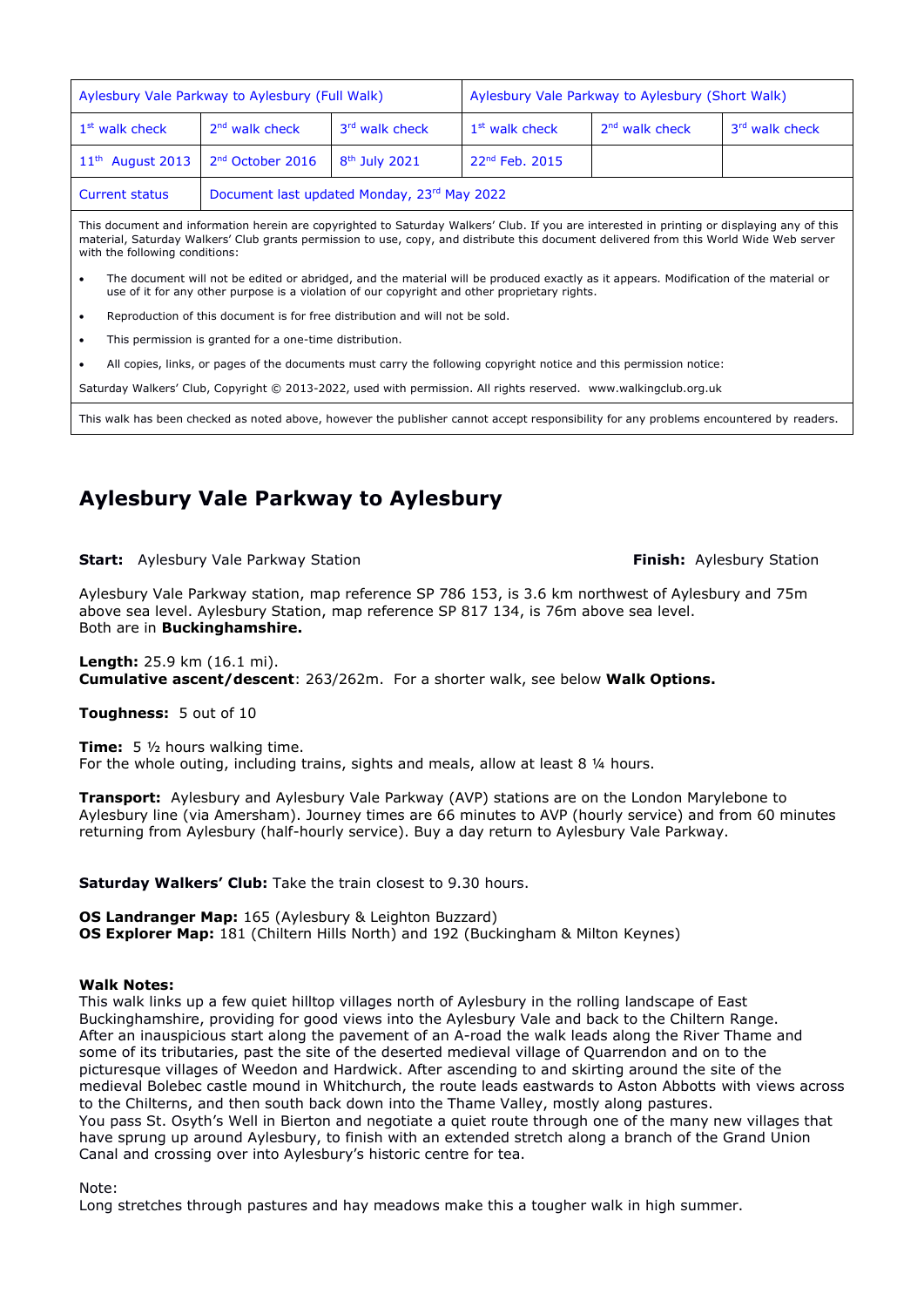### **Walk Options:**

**Shortcuts:** It is possible to shorten the walk in two ways. Shortcuts I and II are mutually exclusive though: Shortcut I from Weedon to Rowsham cuts out 6.2 km length and 84m ascent/descent (lunch in Weedon); Shortcut II from Hardwick to Aston Abbotts cuts out 2.8 km length and 51m descent/re-ascent (lunch in Hardwick or Aston Abbotts).

**Several useful bus stops are passed en route** (check the route map for their exact location):

- Lines 60 (Buckingham-Aylesbury) and X60 (Milton Keynes-Aylesbury) travel along the A413 through Hardwick (an early lunch stop) and Whitchurch (a later lunch stop). Between them, they provide an at least hourly service Mondays to Saturdays and some buses on Sundays/Bank Holidays;
- Line 165 (Leighton Buzzard-Aylesbury) travels through Aston Abbotts (the late lunch stop), Rowsham (8 km from the end of the walk) and Bierton (5 km from the end). It runs two afternoon services Mondays to Saturdays;
- Lines 100, 101 and 150 (Milton Keynes-Leighton Buzzard-Aylesbury) run along the A418, with stops at Rowsham (8 km from the end of the walk) and Bierton (5 km from the end). Between them, they provide a frequent service Mondays to Saturdays, and a two-hourly one on Sundays/Bank Holidays.

### **Lunch** (details last updated 09/07/2021)

**The Five Elms** Stockaway, *Weedon, Buckinghamshire, HP22 4NL (01296 641 439,*  [http://fiveelmsweedon.com/\)](http://fiveelmsweedon.com/). Open Mon-Tue 18.00-21.00, Wed-Sat 12.00-14.30 & 18.00-23.00 and Sun 12.00-16.00. Food served Tue 18.00-19.45, Wed-Sat 12.00-14.00 and 18.00-21.00, Sun 12.00-14.30. Last food orders 15 minutes before close of service.

The Five Elms is located 5.3 km (3.3 mi) into the walk. It is a 400-years old thatched freehouse. **The Bell at Hardwick** Lower Road, *Hardwick Buckinghamshire, HP22 4DZ (01296 640 005,* 

*<http://www.thebellathardwick.co.uk/>*). The Bell is located 7.0 km (4.4 mi) into the walk. Open all day every day. Food served 12.00-14.30 and 18.00-21.00 Mon-Fri, 12.00-21.00 Sat and 12.00-16.00 Sun. A 17th century pub completely restored, with log fires, a quiet front garden and a large courtyard at the back. **The White Swan** 10 High Street, *Whitchurch, Buckinghamshire, HP22 4JT (01296 641 228*,

*<http://whiteswanwhitchurch.co.uk/>*). Open all day Wed-Mon. Food served Wed-Sat 12.00-21.00 and Sun 12.00-16.00. The White Swan is located 9.6 km (6.0 mi) into the walk. It is a part-thatched Fuller's pub with a large garden at the back.

**Royal Oak Inn** Wingrave Road, *Aston Abbotts, Buckinghamshire, HP22 4LT (01296 681 262*). The Royal Oak Inn is located 150m off route, 14.5 km (9.0 mi) into the walk and is a Grade II listed C16-C17 timber framed building.

**Tea** (details last updated 09/07/2021)

**Off route or currently closed: The Bell** and **The Red Lion** in **Bierton** and **The Dog House** in **Broughton Crossing**, on the outskirts of Aylesbury.

**A plethora of options in Aylesbury City Centre** (some of the options are mentioned in the Walk Directions pdf), **recommended are**:

**The King's Head** King's Head Passage, Market Square, *Aylesbury, Buckinghamshire, HP20 2RW (01296 718 812*, *http://www.kingsheadaylesbury.co.uk/*). Open all day Thu-Sun. Dinner served 17.00-20.00 Thu and 18.00-20.00 Fri-Sat.

**The Harrow** 4 Cambridge Street, *Aylesbury, Buckinghamshire, HP20 1RS (01296 336 243*, *<https://theharrowaylesbury.co.uk/>*). Open all day every day.

**Temple Street Wine Bar** Temple Street, *Aylesbury, Buckinghamshire, HP20 2RN (01296 337 228, [https://www.templestreetwinebar.co.uk/\)](https://www.templestreetwinebar.co.uk/)*. Evening openings: from 17.00 Wed-Sat.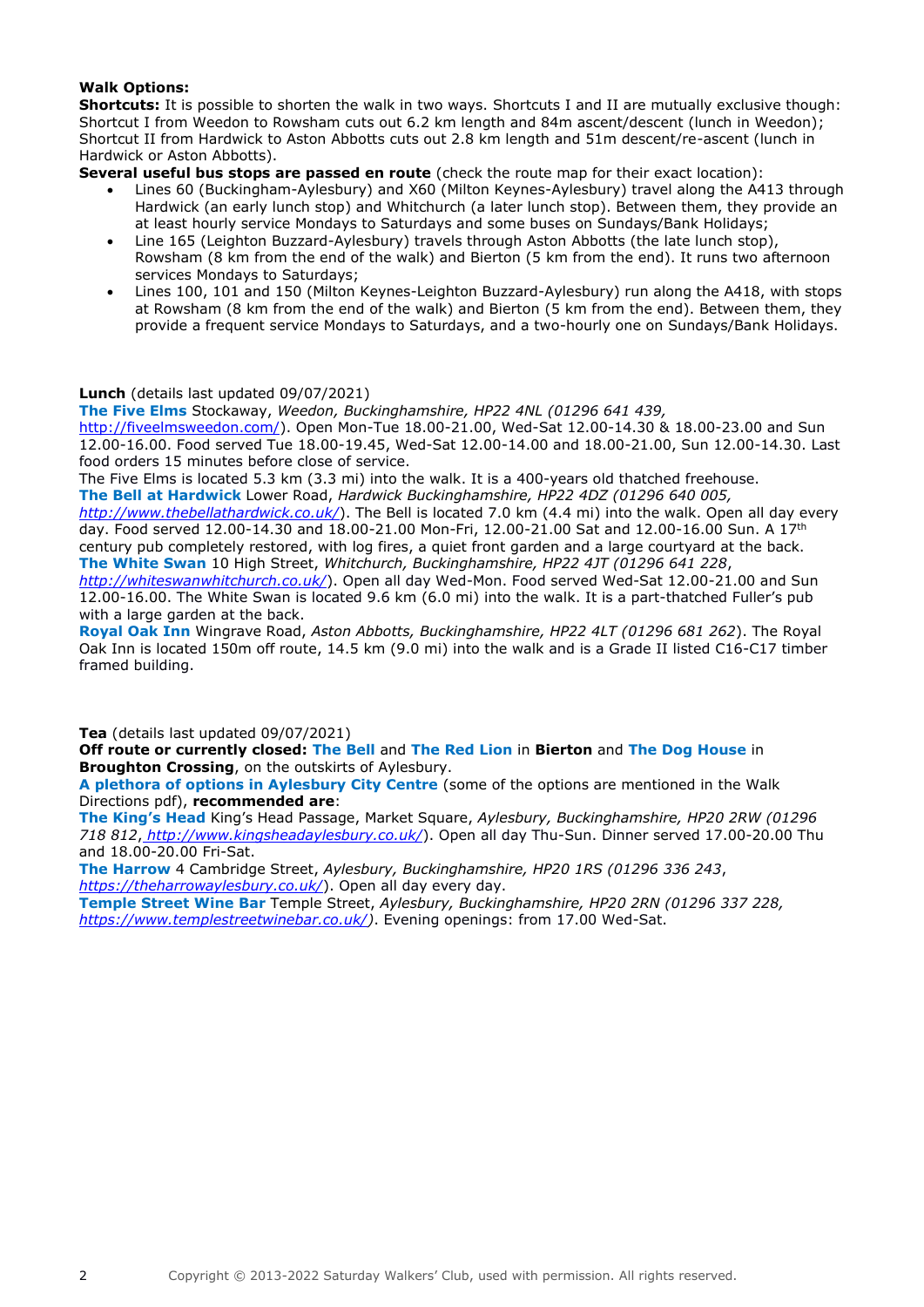#### **Notes:**

#### **Aylesbury Vale Parkway Station**

Aylesbury Vale Parkway is a relatively new station on the former Metropolitan and Great Central Joint Railway, which formed part of the Great Central Main Line route linking London and Aylesbury with the East Midlands and North. Its build was co-funded in 2006 by the Government, Chiltern Railways and Bucks Council and opened late 2008. It not only serves new housing developments on Aylesbury's north western fringes, but will also be a stop on the new East West Rail spur, planned to extend passenger services northwards to Bletchley and Milton Keynes.

### **Aylesbury**

The town's name is of Old English origin, its first recorded name Æglesburgh is thought to mean "Fort of Aegel". Excavations in the town centre even found an Iron Age hill fort dating from the 7<sup>th</sup> century BC. Aylesbury was one of the strongholds of the Celtic Britons, from whom it was only taken in the year 571 by Cutwulph, brother of the King of the West Saxons; and it had a fortress or castle of some importance. The Roman Akeman Street, linking Watling Street north of St. Albans with Cirencester, led through here (nowadays as the A41), providing the grounds for it becoming an important commercial centre in Anglo-Saxon times. It is also the burial place of St. Osgyth, a local noblewoman (from Quarrendon) martyred by Danish Vikings in 700, whose shrine at St. Mary's attracted pilgrims.

Aylesbury was declared the county town of Buckinghamshire in 1529 by Henry VIII, presumably to gain favour with Anne Boleyn's father, whose many properties included Aylesbury Manor.

The town played a large part in the English Civil War, when it became a stronghold for the Parliamentarian forces, and in 1642 the Battle of Aylesbury was fought and won by the Parliamentarians. Nowadays the urban area has a population of 90,000, more than doubled since the 1960s due to new

housing developments, and it is projected to rise to 100,000 in the next few years!

#### **River Thame**

Nowadays seen as a 65 km (40 mi) long tributary of the longer Thames, there is a school of thought saying that the Thames upstream of Dorchester, where the Thame joins it, is called Isis, and that the Thames is only the confluence of Isis and Thame. What seems certain is that all three names go back to the Celtic "Tamesas/Tamesis" (probably meaning "dark"). The Thame's source is several small streams in the Vale of Aylesbury on the north side of the Chiltern Hills. These streams converge north-east of Aylesbury.

#### **St. Peter's Chapel/Quarrendon Village**

Quarendon is the name of a now deserted medieval village on the outskirts of Aylesbury, derived from the Old English Cweorndun meaning "hill where mill stones are obtained".

It is a scheduled ancient monument as a nationally outstanding example of an English village that was depopulated in the 16<sup>th</sup> century by enclosure, depopulation, and the introduction of sheep and of the subsequent development of a Tudor manor, gardens and wider landscape incorporating much of the site of the village and its chapel. Garden and park formed a designed layout in a landscape setting with carefully planned vistas. Because the area has been maintained as grassland since, the form of these features has been clearly preserved.

Queen Elizabeth I was entertained at the Manor by Sir Henry Lee for two days in 1592.

The village and its manor survived until the 18<sup>th</sup> century, when the Lord of the Manor went bankrupt and lost all his lands. The only remaining building in the old village is the ruined church of St Peter. The moat fish ponds and ground works of the manor house also remain.

The modern housing estate of Quarrendon in Aylesbury is named after the ancient village.

#### **Weedon**

Weedon, an old English word, means "pagan shrine on a hill". The pagan Anglo-Saxons settled in Buckinghamshire from the fifth century onwards, so the name possibly indicates a comparatively late survival of pagan practices.

Archaeological surveys have found Neolithic to Bronze Age flints and Roman remains in various parts of the parish suggesting the possibility of a much earlier settlement. Weedon has the distinction of having been the location of the first place in Buckinghamshire licensed for Methodist services, and John Wesley himself is said to have preached from a mound near the crossroads.

#### **Lilies**

A Grade II listed country house with attached service wing and stables. Re-built 1870, by George Devey, probably for Baron Ferdinand de Rothschild of Waddesdon, or for Henry Cazenove, a stockbroker from London. It continued in private hands until 1939, when it was taken over by a firm of distillers. From 1946 it was used as a training centre for the Royal Bucks Hospital, but reverted to private ownership in 1969.

#### **The Aylesbury Ring**

A circular 50 km (31 mi) way-marked Long-Distance Walk around Aylesbury, through Wendover, Waddesdon and Aston Clinton, in parts sharing its course with the North Bucks Way. <https://www.aylesbury-ramblers.org.uk/the-aylesbury-ring>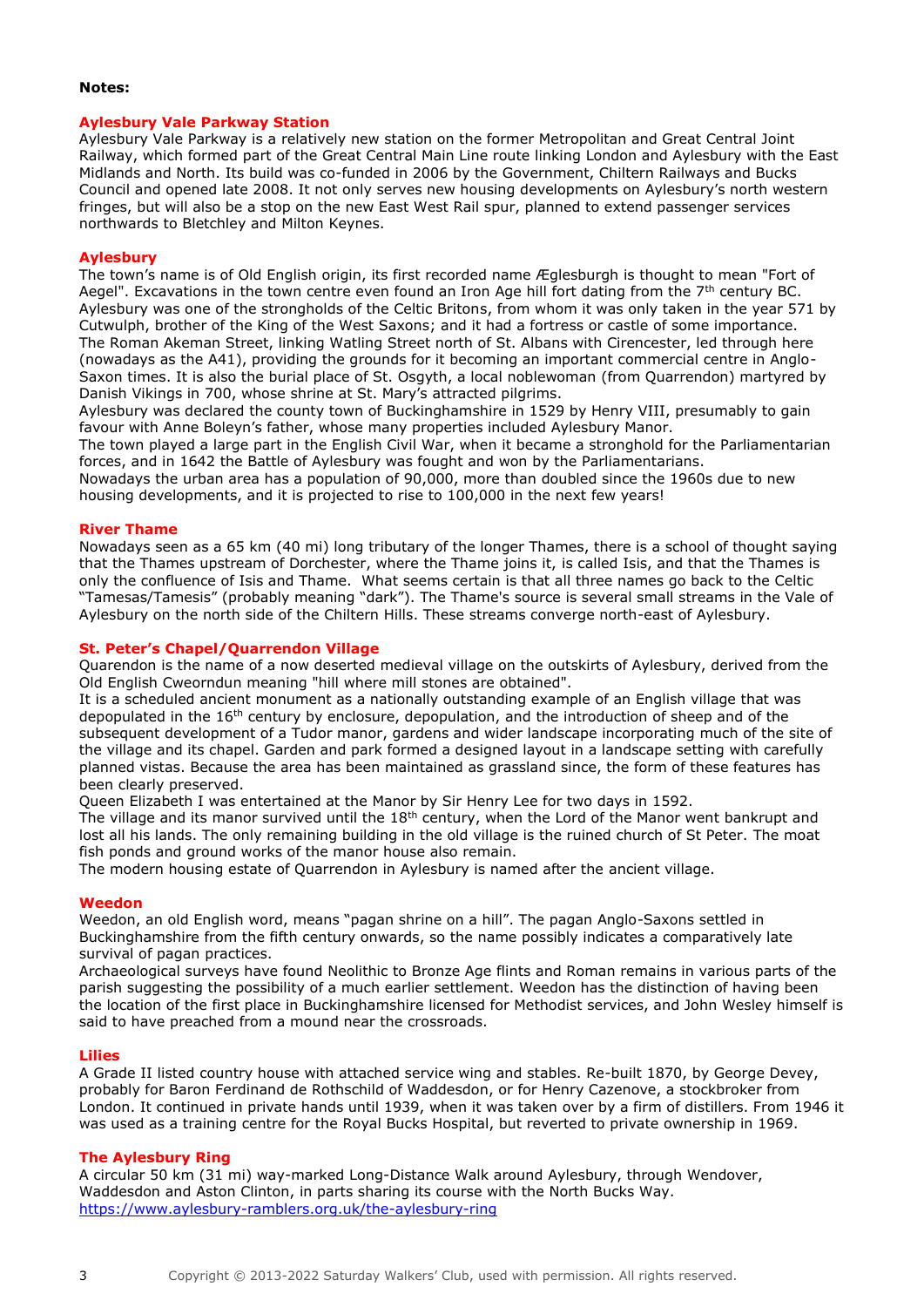#### **Whitchurch**

The village name is Anglo Saxon in origin (wit chert) and means white earth.

#### **Outer Aylesbury Ring**

An 85 km (53 mi) circular Long-Distance Walk along the higher ground around the outside of the original Aylesbury Ring to produce a walk with good views through pleasant countryside and passing through many delightful villages and towns. Launched in 2013 and created by Aylesbury & District Ramblers, who have also produced leaflets, detailing 14 sections plus separate linked circular walks. <https://sites.google.com/view/outeraylesburyring/home>

#### **Bolebec Castle**

The castle was the seat of the Buckinghamshire barony of Bolebec which commanded the main road from Aylesbury to Buckingham. The castle was built originally by Hugh de Bolebec in the  $12<sup>th</sup>$  century. It was of the mount and bailey type, seen as earthworks today, although a road now runs through the centre. There is a moat surrounding the castle and the bailey lies to the north of the castle (but is badly mutilated). Little is known of the buildings of the castle, but it had a masonry keep. The ruins of the castle were taken down at the end of the Civil War, although the sites of the draw-bridges can still be traced. At the outer edge of the moat, in a field called the Lord's Garden, is a notable spring called 'Fair Alice,' flowing out from under the trunk of a large ash.

#### **Aston Abbotts**

Aston derives from Anglo-Saxon for Eastern Estate. The suffix 'Abbotts' refers to the ancient abbey in the village, which was the country home of the abbots of St Albans in Hertfordshire. The Holy Church of Alban The Martyr had originally been given the land in the times of Edward the Confessor by a Danish chief called Tolf, as he wanted to be buried at the church.

#### **The Abbey, Aston Abbotts**

The Abbey, known as Aston House until the late 19<sup>th</sup> Century, is a small (8 bedroom) Grade II listed Georgian country house, which derives its name from being built on land confiscated from the Abbotts of St. Albans by Henry VIII, despite it never having been an ecclesiastical building.

It belonged to the Dormer family from the Dissolution of the Monasteries until the early 19<sup>th</sup> century and was altered in a piecemeal way as a result of being almost continuously tenanted. The Abbey has had some illustrious owners since, including the Duke of Buckingham and Sir James Clark Ross, the polar explorer who gave his name to the Ross Shelf, and who now rests in the grounds of Aston Abbotts church. During WWII it was rented out to President Benes of the exiled Czechoslovakian government, while Wingrave Manor in nearby Wingrave was leased as a residence for the employees and families of the Private Office of the President. In 1944 he donated a bus shelter to the villages of Aston Abbotts and Wingrave, this is on the A418 between the two villages (Wingrave Cross Roads). In 1998 President Václav Havel, the first post-communist President of the Czech Republic, visited Wingrave to mark its Czech connections.

#### **Round Aylesbury Walk**

A circular 20 km (12 mi) way-marked walk leading around Aylesbury.

#### **Grand Union Canal (Aylesbury Arm)**

The Aylesbury Arm was opened in 1814 linking Aylesbury with the Grand Union Canal at Startop's End near Marsworth. Originally planned to carry on to the Thames at Abingdon, the route west of Aylesbury was never built due to strong resistance from landowners. It is built with particularly narrow locks, as water was precious to the Canal Company. Coal prices in Aylesbury reportedly halved upon the canal opening. In the early years traffic was brisk, with agricultural produce and livestock going out, coal and building materials coming in. The canal survived as a commercial route until the 1960s despite severe competition from the now dismantled Cheddington to Aylesbury railway. Afterwards the canal became neglected and was threatened with closure, but the Aylesbury Canal Society and British Waterways have since worked together to ensure a steady future.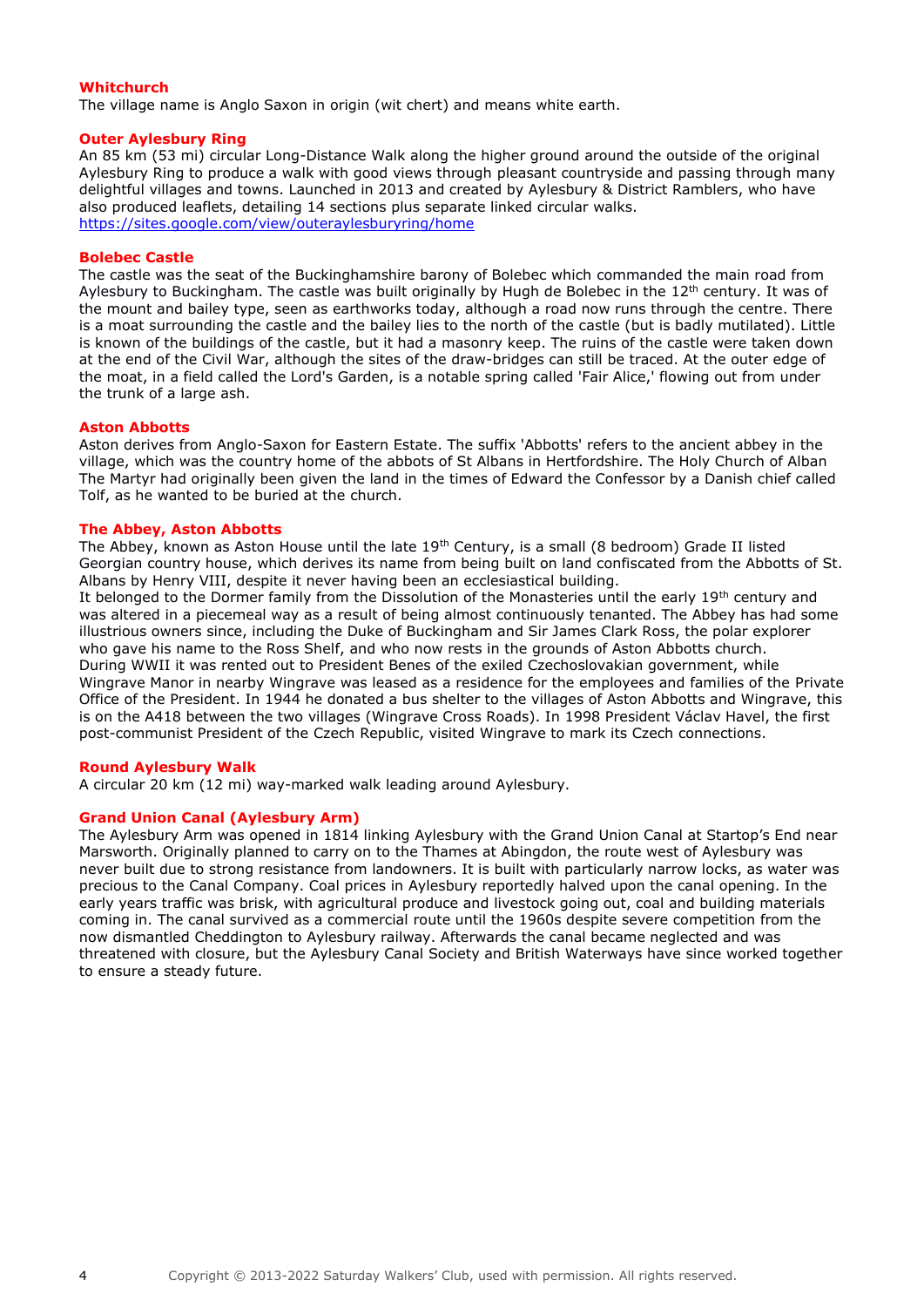# **WALK DIRECTIONS**

Alight from the train in **Aylesbury Vale Parkway Station** on the single platform and walk around to the station building to exit into a car park. *Turn left* and cross a few lanes at pedestrian crossings and continue to a T-junction with a road. *Turn left* along it towards a large roundabout and in 80m – just before the roundabout – cross the road using a median to continue on the right-hand side of it. In 70m cross the **A41** at pedestrian lights and *turn right* along a wide tarmac pavement. You follow the A41 for 900m, ignoring all ways off and crossing **Paradise Orchard** (road) at a set of lights, past new housing estates, part of Aylesbury's ambitious growth plans. 20m before a bridge over the **River Thame**, with a large 'Aylesbury'-sign on the far side, *turn left* with a footpath signpost (in the tree on the left) over a two-railed wooden plank bridge across a brook and through a gap in bushes into a large riverside meadow, with the meandering river away on the right.

The right-of-way follows the river and then a tributary all the way to the far-right corner of this field. A shortcut is to head straight down the middle on a well-trodden path (35°) to pass close to a bend in the river in 225m (also close to a tarmac footpath). From there continue towards the far-right corner of the field 270m away. Leave the field by *turning right* through a metal gate and across a two-railed plank bridge across a **tributary of the Thame** 15m before a metal field gate. *Turn left* in a pasture with a yellow marker on a fence post on the other side of the bridge and keep the stream on your left (355°). In 300m leave the field in the far-left corner through a metal kissing gate and across a wooden plank bridge onto a tarmac track at a T-junction and *turn right* along it (due E). In 150m, tarmac track turns right.

You can now:

- Either follow the tarmac track (easier walking) to the right and then curve to the left with it around the fenced-in remains of **St. Peter's Chapel**, then past a small wooded area and curve to the left to a metal gate;
- or you can follow the public footpath and in 20m walk through a metal field gate or the metal gate next to it with a footpath marker indicating a right turn. In 30m turn right across a two-railed wooden plank bridge and walk through a wooden kissing gate into a grassy area with small but picturesque ruins: the fenced-in remains of **St. Peter's Chapel**, and the remaining earthworks of the lost medieval village and Tudor manor of **Quarrendon**. *Turn left* on a grassy strip with a hedge on the left and the fence on your right and in 50m cross a stile to the right of a metal field gate. Follow the fenced-in grassy path for 140m, climbing over a few low metal field gates on the way (the area is still used for sheep farming related activities), all the way to a junction with a tarmac track by a metal gate on the left.

Go through the metal gate to the left of a metal field gate into a pasture, and *turn right* with the boundary. In 50m *turn right* with a marker on a fence corner across a tworailed wooden plank bridge and a wooden kissing gate into a pasture. *Turn left* (35°) with more earthworks of a **lost medieval village** on the right. In 220m *turn left* through a metal kissing gate left of a metal field gate and *turn right* in the next field towards its right-hand corner. In 120m cross the raised **Berryfields Western Link Road** with gates and short tarmac tracks either side of the road. In 50m cross a stile to the right of a metal field gate and continue along a farm track. In 870m go through a gap to the left of a metal field gate onto a road, cross it and *turn left* along a path in its grassy margin. In 220m *turn right* with a footpath signpost to continue along the lefthand grassy margin of a large arable field. In 350m ignore a footpath turning left (often overgrown) into the neighbouring field.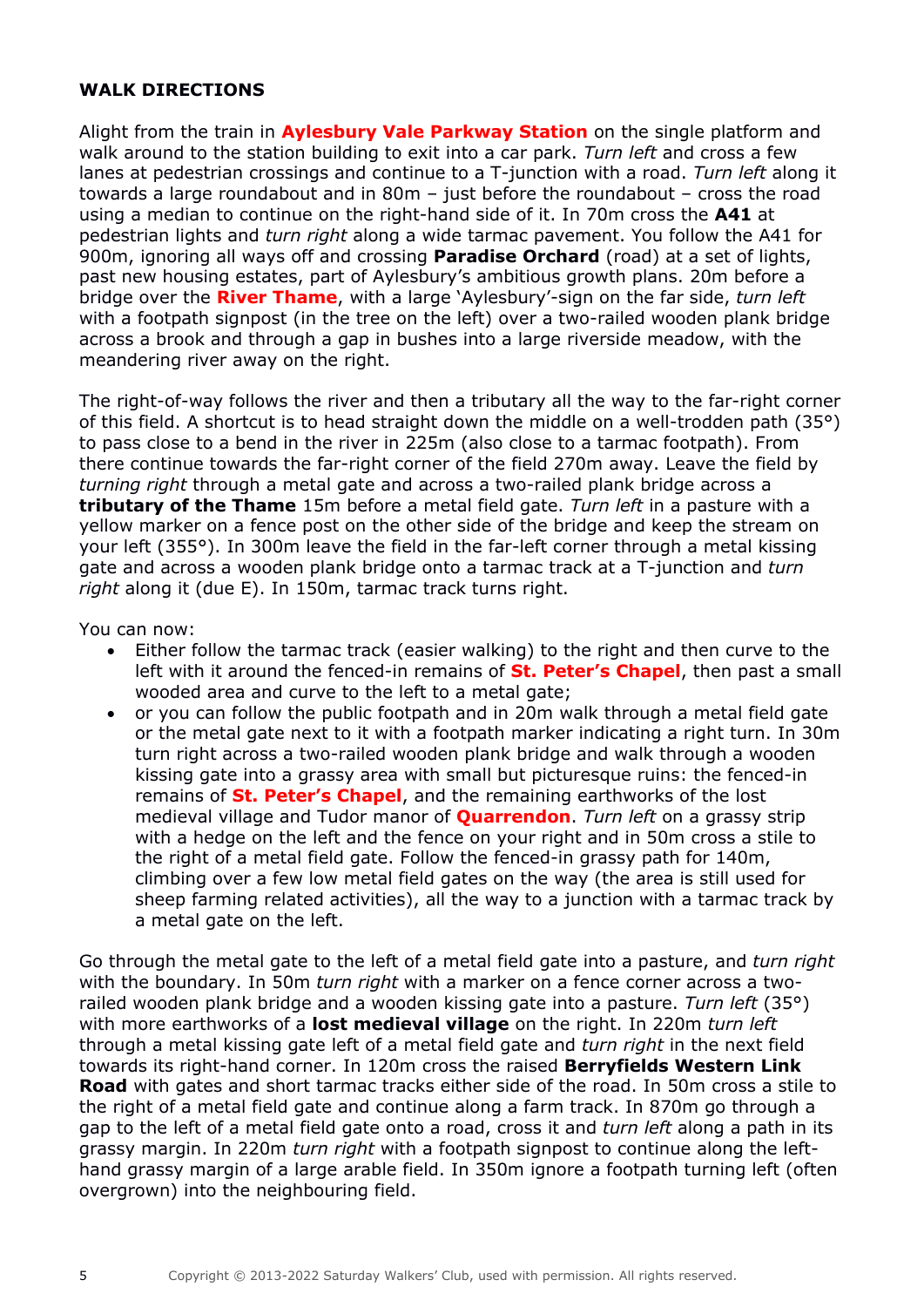In 150m *turn left* with the field boundary, in 110m go through a set of metal kissing gates either side of an un-railed plank bridge over a ditch, ignoring the footpath turning off right. Follow the left-hand boundary of this pasture, with the village of **Weedon** ahead on a rise and in 450m continue ahead into the narrowing field corner. In 45m and in another 35m you go through metal gates in this grassy strip. In 15m continue along a tarmac lane into the village, past some houses and the village pond. In 175m you reach the very early lunch pub **The Five Elms** on the left at a T-junction with a road. Cross the road and continue along the winding **High Street**.

**[!]** In 340m – just as the road starts to descend more steeply and in a right bend of the road – *fork left* along a gravel lane at a high red brick garden wall corner, with a green metal footpath signpost (240°). In 40m continue through a metal car gate. In 50m *turn right* at an unmarked footpath T-junction through a metal kissing gate and follow a path between trees and then the high garden walls of **Lilies** manor house (but do walk on for 10m to a metal field gate for views ahead to the **Second Boer War Memorial** on Coombe Hill in **The Chilterns** and half-right to the wooded hill harbouring **Waddesden Manor** [SWC Walk Haddenham to Aylesbury (via Waddesdon)]). In 155m you emerge in a grassy area and *veer right* with a marker post past a couple of more marker posts and in 40m walk through a wooden gate and down some steps onto a road. *Turn left* along it and in 70m continue along a gravel track past the entrance to **Lilies**. In 50m *turn right* with a marker post through a metal kissing gate and downhill through a wooded area. In 100m you emerge through a wooden kissing gate onto a road.

# **Here you have a choice:**

**For a shortcut** to Rowsham, *turn right* here (for details see the end of the main walk directions under **Shortcut I**).

**For the main walk**, cross the road to continue through a wooden kissing gate with a two-way signpost (**The Aylesbury Ring** joins from the right) into a field and follow its left-hand boundary fence. In 250m *turn left* with an **Aylesbury Ring** marker through a wooden kissing gate and across a plank into dense boundary growth to then continue through a grassy area and in 50m go over a two-railed plank bridge across a stream (you have walked next to this same stream near **Quarrendon** medieval village) into a grassy field. Walk uphill to the top-left field corner with a church tower behind it, go through a metal kissing gate and follow a grassy path to in 55m walk up some steps into the churchyard of **St. Mary the Virgin, Hardwick with Weedon**. *Bear right* through the churchyard on a tarmac path with a fence on the right and in 45m *turn right* down some steps into a grassy area towards a road. Cross the road and a triangular green and continue along a gravel lane to **Moor House**. In 50m *veer left* past the house – now on a gravel path, in 80m *turn left* at a T-junction with a tarmac path and in 35m *turn right* into a car park and towards a road. In 40m *turn right* along the road and in 20m reach a T-junction opposite **Hardwick Old Chapel**.

# **Here you have a choice:**

**For a shortcut** to Aston Abbotts, *turn right* here (but be aware that your first lunch option is 40m to the left [the other lunch option is 4.8 km away]). For details see the end of the main walk directions under **Shortcut II**.

**For the main walk**, *turn left* along **Lower Road** and in 40m pass the early lunch stop **The Bell at Hardwick**. In 90m you reach the **A413** by a **bus stop for services to Aylesbury** (or Whitchurch) and *turn right* along the grassy pavement.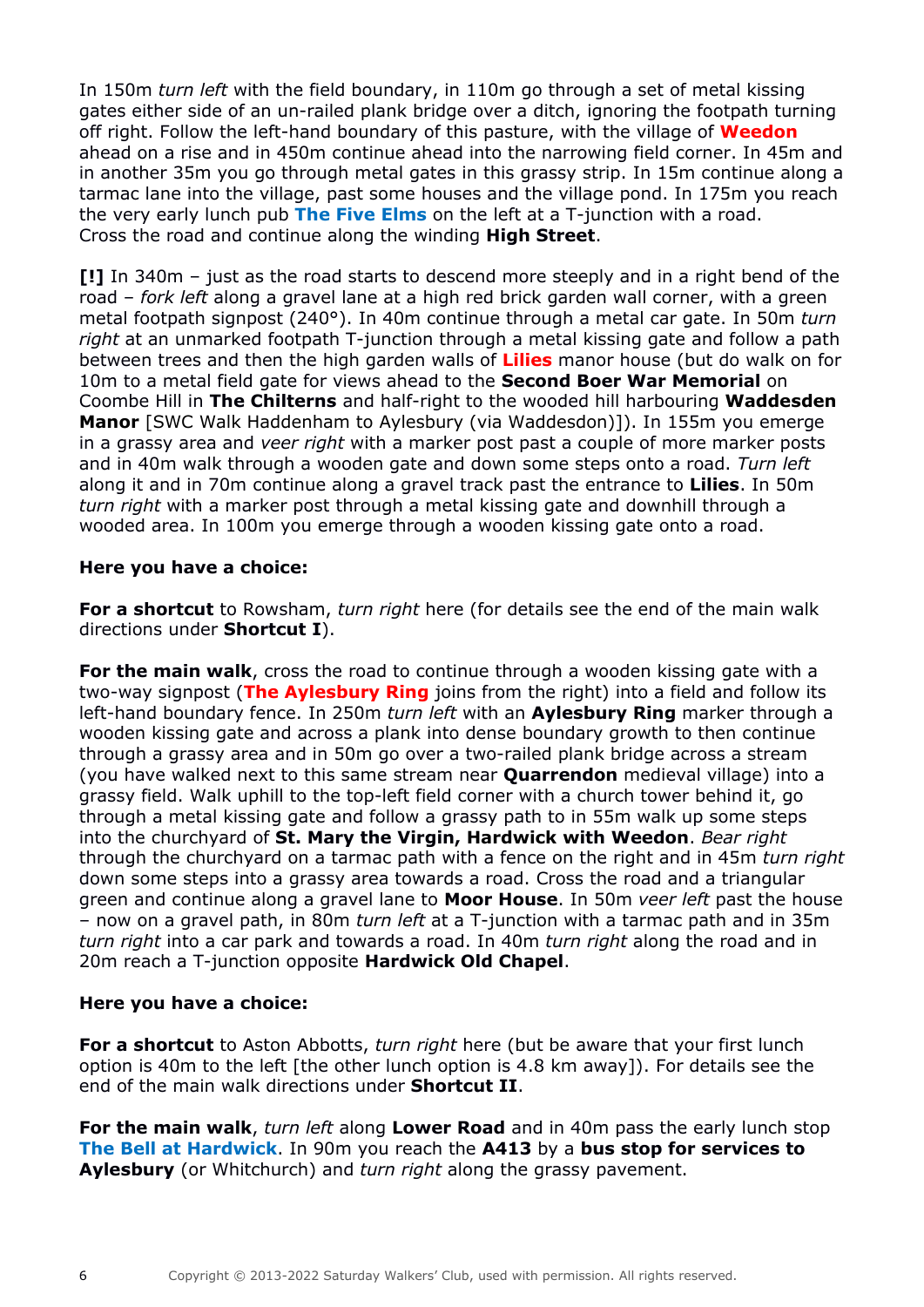In 330m *turn left* and cross the road by a footpath signpost on the other side, and walk through a high gate in a wooden fence to the right of the metal car gate to **Millpeace Farm**, and then through a metal kissing gate into a pasture. *Turn half right* towards a metal gate in a fence (335°) and in 90m go through it and continue in the same direction to a metal gate in a hedge 20m to the left of a metal field gate in 210m. Cross a tarmac lane and go through a metal gate opposite into a pasture and *veer left* to just to the left of a **red brick sheep shack** (320°) and in 190m go through a set of metal gates in a hedge into a smaller pasture. Continue broadly in the same direction through a metal-and-wood kissing gate in 110m and then in 120m cross a set of stiles either side of an un-railed wooden plank bridge into the next field to follow its left-hand boundary. In 210m leave the field over a stile and an un-railed wooden plank bridge in the corner, ignore a footpath over a stile on the left and cross a stile ahead and continue along the left-hand boundary of the next pasture.

Up on the right, you can see some of the houses of **Whitchurch**. In 90m a footpath joins from the right down the hill. **[!]** *Turn left* over a set of stiles either side of a plank bridge into another grassy field with three footpath markers pointing across the field. Ignore the path straight ahead and the furthest right following the stream, *but head half right uphill (340°)* to the left of a fence corner and to the right of a house. In 180m continue ahead through a metal kissing gate along a narrow path and in 65m emerge on a lane. *Turn right* along the lane and in 20m *turn right* again at a three-way junction along another tarmac lane with an **Outer Aylesbury Ring** signpost on the left, now with what's left of the earthworks of the **Bolebec Castle** mound on the right (the historic site of the castle also extends on the left side of the road). In 110m pass a display panel for the castle and in 5m *turn right* through a wooden kissing gate with a footpath signpost. Continue downhill (150°), with the site of **Bolebec Castle** now on your right and gardens below on the left.

In 90m you cross an un-railed wooden plank bridge over a stream running from a spring up on the castle site. *Veer left* and in 35m go over a stile and a railed plank bridge over a stream and continue along a fenced-in grassy path (115°), with gardens on the left. In 60m, by a marker post, *fork right* and in 15m go down some steps towards an unrailed plank bridge over a stream and then back up and over a stile into a pasture to follow its left-hand boundary. In 50m cross a stile into horse paddocks and in 40m walk through a wooden gate *into a horse exercising area* to cross it towards the far-right corner. Leave through another wooden gate and in 10m go over a stile in some bushes into a field. In 60m leave it in the top-left corner through a metal kissing gate onto a gravel lane. *Turn left* up the lane (**Keinches Lane**). In 120m, at a T-junction with the main road through **Whitchurch**, *turn right* along the pavement. Pass a service station and a bus stop and in 85m cross the road opposite the possible lunch stop **The White Swan** (the **bus stop for services to Aylesbury** is further along the road).

Continue with a footpath signpost along a path to the left of the pub, soon with the pub garden on your right behind a wall. In 65m a path joins from the left, the fenced-in path swings to the right, and you cross a stile into a pasture and follow its right-hand boundary, with gardens on the right. In 110m go over a stile and continue with a high wooden fence on the left. In 90m *turn left* along a road pavement. Cross the road where the tarmac pavement ends in 150m. In 35m *turn right* with a footpath signpost along a car wide grassy track between hedges. Swing left with the path and cross a stile to the left of a wooden field gate into a large arable field to follow its left-hand grassy boundary (105°). For the next 1 kilometre, walk through four different fields, always along the left-hand grassy boundary, with **views** to the right **back** to **Hardwick** and **Weedon**, and eventually (from the third field) with the 1960s-built, Grade II-listed, high-rise, Brutalist Bucks Council County Hall near Aylesbury station behind trees near Weedon as well as to the **Chilterns Hills** in the distance.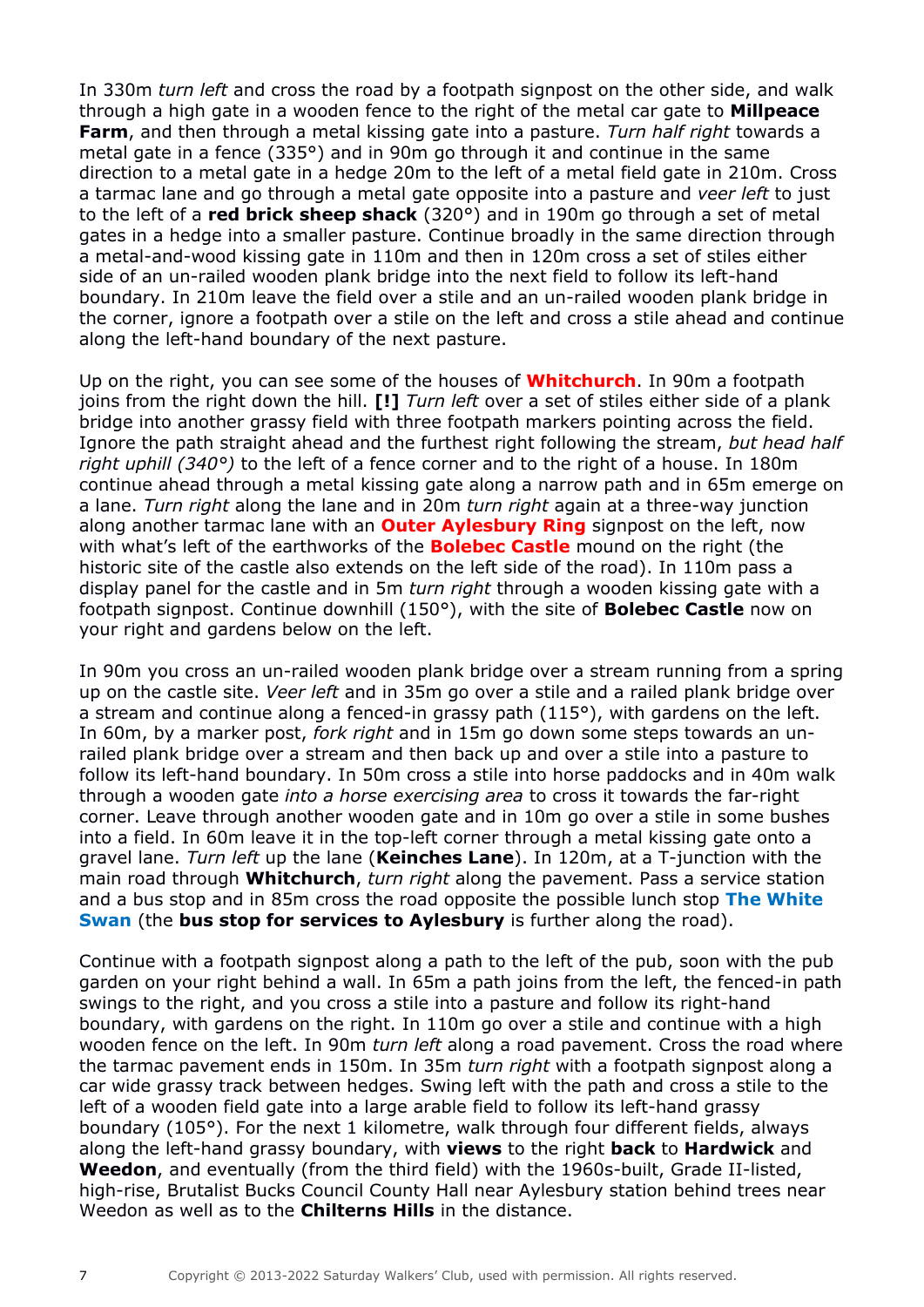In the bottom-left corner of the downwards sloping fourth field – just after passing a ruined red brick farm outbuilding on the left and about 50m before the field corner – the right-of-way leads through an overgrown area, but the field boundary skirts this so follow it, and then bear left to the field corner. Go over a stile and a plank bridge in the corner into the next field. (The area immediately in front of it can be very muddy, in which case you should use a gap in the boundary hedge 55m to the right of the field corner and *turn left* to the field corner). The right-of-way leads towards a hedge gap to the right of an electricity pole on the far side of the field (115°), but the farmer may have ploughed a path further ahead along the left-hand boundary. In 400m, follow a marker on the electricity pole through the gap and continue in the same direction (115°) through the next field on a usually well-cleared path. In 280m a footpath joins from the right behind across the field. This is Shortcut II.

**\*)** Cross a two-railed wooden plank bridge over a stream and *turn right* on a snaking path through dense growth. In 100m emerge on a field boundary and continue in the same direction along a usually well-cleared path. In 95m continue through a gap in the boundary into a larger field to continue in the same direction (80°) along a usually wellcleared path, towards a hedge gap and to the right of a line of electricity poles (or skirt it left along the grassy margin). In 590m leave the field across a wooden plank over a ditch to the left of the hedge gap into another field. *Veer left* uphill on a usually clear path (70°). In 200m go through a grassy strip and over a wooden plank bridge, then through a metal kissing gate, into a pasture and *veer right* uphill (75°) towards the lefthand end of a row of trees on the crest of this hill. In 160m walk through a wooden field gate and in 110m leave the field through a metal gate in the top far-right corner and then through a metal gate into some horse paddocks by **Norduck Farm**.

*Turn left* along a fence past the farm house and work your way through a few gates with yellow markers parallel to the farm buildings on your left, at long last into a wide grassy area with a gravel track 20m on the left. In 60m another footpath joins from left a set of metal gates. In 60m *turn right* through a boundary growth gap into a large arable field. Continue half left across the field on a usually well-cleared path (105°). In 300m leave the field through a wooden gate to cross a gravel track and continue through a metal kissing gate with a footpath marker through a wooded area and in 35m cross a stile into a large grassy area, with the village of **Aston Abbotts** on the other side of it. Continue in the same direction, in 120m walk through a metal kissing gate, with a small mansion house (**The Abbey**) on the right and head to the right of a large red brick building. In 270m leave the field through a metal kissing gate onto a gravel drive and follow it to the village green, split into triangular pieces by an elaborate three-way road junction.

*Veer right* to cross a first road (signed 'Weedon 2 ½ (Gated Road)' and then *bear right* along **Wingrave Road**, signed 'Wingrave 1 ¼, Aylesbury 5 ½, Leighton Buzzard 6 ¼'. In 80m, you pass a **bus stop for services to Aylesbury** (**Line 165**) and in another 20m **The Green** (a road) turns right.

- **For the late lunch option**, **The Royal Oak Inn**, continue ahead to reach the pub in 150m on the left. After lunch return to this point.
- **For Bus Lines 100**, **101** and **150 to Aylesbury**, continue past the pub for another kilometre to the junction with the **A418** (**Wingrave Cross Roads**).
- **To continue the walk**, *turn right* along **The Green**.

In 105m *turn left* into a cul-de-sac called **Brictock**, soon passing **Nashs Farm** (cul-desac). In 40m walk through a wooden gate to the right of a metal field gate into a grassy recreation ground and *veer left* past a playground (155°) to leave the area through a hedge gap and through a metal kissing gate into a field. Follow its right-hand boundary and in 110m go through a metal kissing gate into a wooded area and continue along its right-hand edge. In 110m leave the wood through a fence gap in its far-right corner and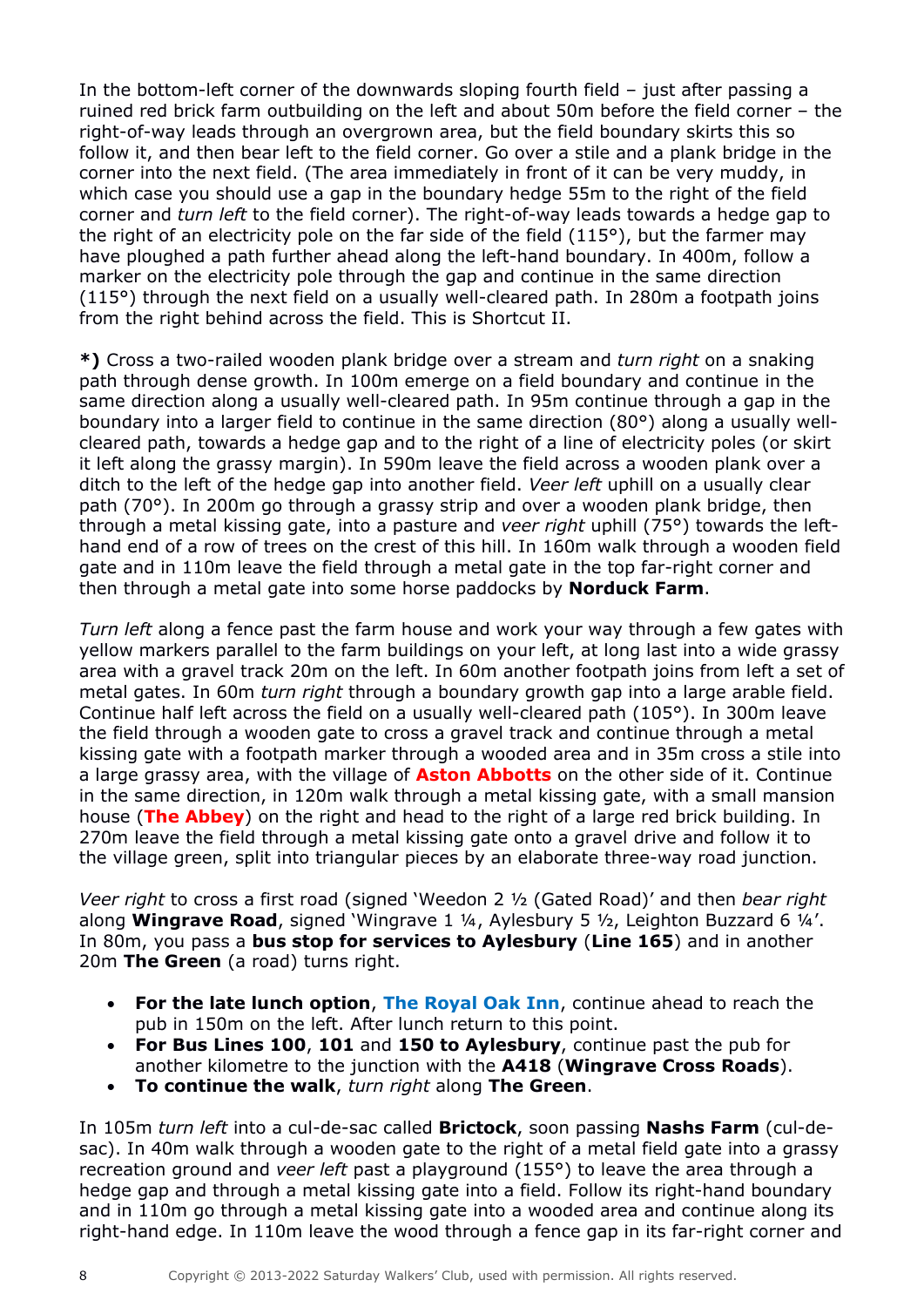cross a field to a point 20m left of its far-right corner (150°). In 300m leave the field through a metal kissing gate and cross a few smaller grassy areas to the right of some farm buildings using a couple of stiles. Follow the left-hand grassy boundary of the next large field to its far-left corner and in 290m go through a wooden kissing gate to the right of two metal field gates and continue in the same direction in the next field.

Glimpse views through gaps in the hedge on the left to the **White Lion of Whipsnade Zoo**, cut into the chalk of the **Dunstable Downs** in 1933, about 3 km east of the end of the Ridgeway Long Distance Path at Ivinghoe Beacon and also to the hilltop village of **Wingrave**, and on the right along **The Chilterns** all the way to Aylesbury and the Boer War Memorial on Coombe Hill behind it. In 230m leave this field through a metal kissing gate left of a metal field gate and descend through the next field. In 200m leave it through a metal field gate and *veer left* to a stile in the garden fence of a house (160°). In 290m you cross the stile and then a wooden gate in the garden and follow a fence on the left. At the fence corner *veer left* towards the far-left corner of this field and exit it over a stile onto the **A418**. Cross the road and *turn right* along the pavement into **Rowsham**, in 110m passing a **bus stop for services to Aylesbury**. *Turn left* into **Bennetts Lane** where the A-road turns right. In 60m *turn left* with the lane, in 135m ignore a footpath ahead through a wooden kissing gate, **[!]** but *turn right* along a gravel driveway to **Seabrook Farm** (there are gates to the left of the automatic car gate). In 90m the **Aylesbury Ring** joins from the right through a hedge by a marker post. This is Shortcut I. *Turn left* through a metal gate into a paddock.

**\*\*)** You cross the field towards a metal gate 30m away (170°). *Veer left* in the next pasture (155°) towards the left of a double metal field gate on the brow of the field. There, go through a metal gate and continue in the same direction to leave the next field over a set of metal gates either side of a wooden plank bridge in a narrow hedge gap. At the bottom of the next field are the upper reaches of the **River Thame**, which is flood prone here.

- If the **bridge** over the river or (more likely) already the path to the bridge itself are **impassable**: retrace your steps to **Rowsham** and take the bus to Aylesbury (or walk along the A418 into Aylesbury), as there is no sensible alternative crossing from here, and subsequent fields are likely to be equally flooded to make further walking unsafe.
- Else cross this field (including a couple of auxiliary overflow rivulets) *veering right* (due S) towards and over a two-railed plank bridge over the Thame.

Ignore a footpath straight ahead and *veer right* (210°) to cross another plank bridge over a ditch in 40m. *Veer right* (235°) and in 80m pass through a gap in a hedge and then pass a bend in the river and in 35m cross a stile in a hedge gap to continue in the same direction through the next pasture. In 170m leave this field in its far-left corner through a metal gate followed by a wooden plank bridge and go through thick greenery. In 15m emerge from the bushes into trees and **[!]** *turn right* immediately. In 45m leave the trees through a wooden field gate into a pasture by a yellow marker on a post. In 100m continue in the same direction through fence gap and initially follow a car wide gravel track to the right of a fence. You leave this long field in 170m in the far narrow corner through a metal kissing gate and cross a plank over a ditch into a grassy area.

Continue through a **nursery**, in 20m staying to the left of a wooden shed with a marker post and along a gravel path. In 20m continue between rows of potted trees (rows 'A7' and 'A8'). In 125m go through a wooden gate and over a plank bridge onto a tarmac lane and *turn right* along it (ignore the footpath ahead). In 150m cross the **A418** into another tarmac lane (**Cane End Lane**) and **[!]** *turn left* immediately to in 10m go over a two-railed wooden plank bridge and through a wooden gate into some grassy fields. Cross three grassy fields, with two metal gates and a double stile along the way (190°). In the far-right corner of the third field a footpath joins from the left. Cross into a larger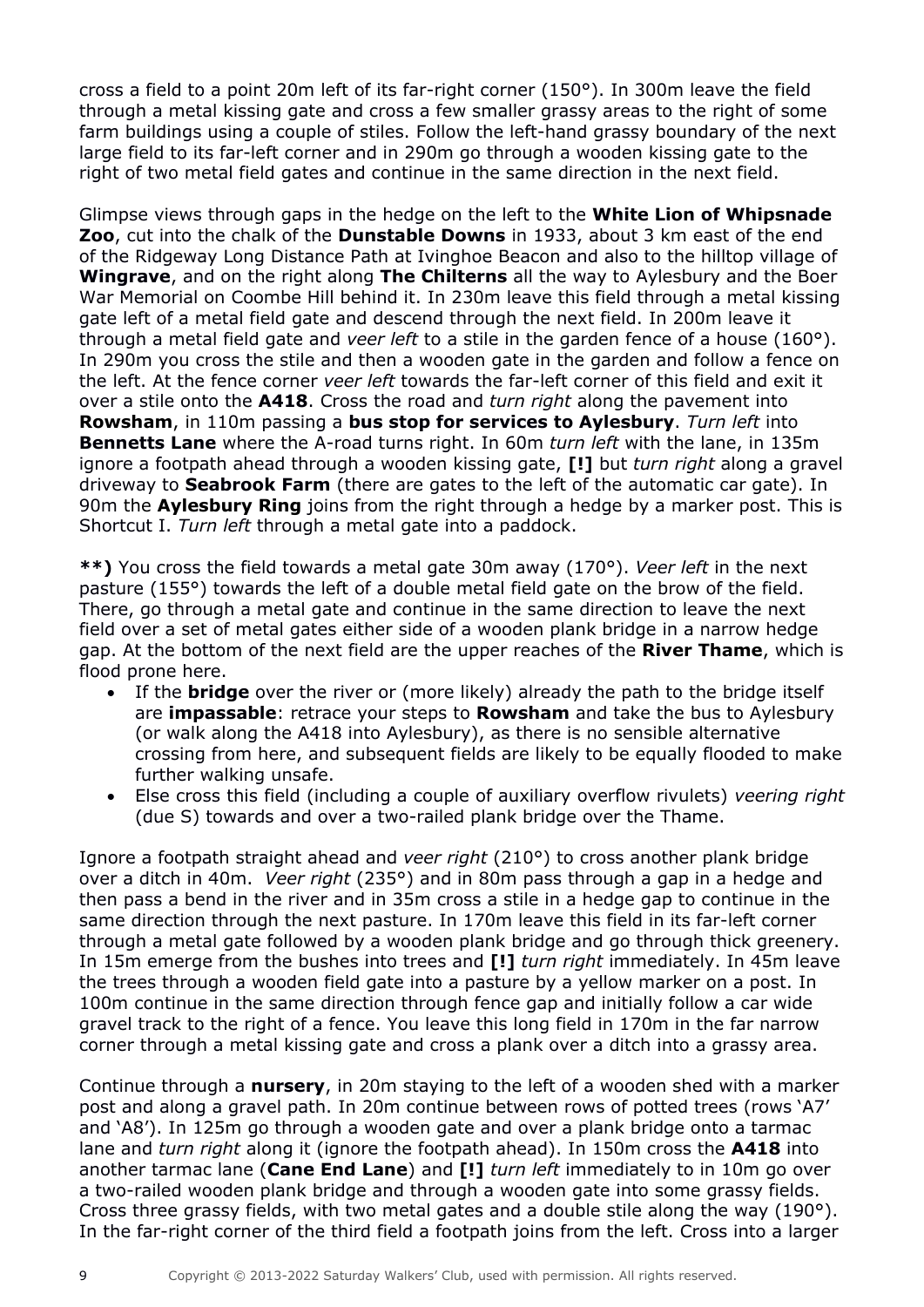grassy field and follow a fenced path to its far-right corner (200°) and in 360m go over a stile onto a road. Cross the road a little to the left and go over a stile with a 'Circular Walk' signpost and follow a young hedge on the left along a grass path. You are now passing most of the village of **Bierton** to its right, away from the A418.

In 130m go over a two-railed plank bridge and through a metal gate and *veer right* in a pasture. In 75m go through a metal gate and follow a fenced path for 65m, going through two metal gates. *Veer to the left* through a pasture and in 125m go through a wooden gate in a garden fence. *Turn right* through a metal gate and continue with gardens to the left, in 50m going through a metal gate and 60m through another one. In 35m you pass a two-way signpost by a tarmac lane on the left (**Brick Kiln Lane**, leading to the A418, where you'd find **The Bell** pub 150m to the left). Continue with **Bierton Lakes** (fishing ponds) on the right behind trees. In 140m continue in the same direction, ignoring a right fork by a footpath marker post, and in 75m cross a tarmac lane to continue through a metal gate and along a fenced path. In 30m continue in the same direction along a residential road at a three-way junction and 55m go through a metal kissing gate by a signpost. Walk along a left-hand pasture boundary and in 55m through a metal field gate. In 40m continue to the right of a hedge at a corner and in 55m go over a stile to go along a fenced path to the left of allotments. In 110m *turn left* at a T-junction with **Great Lane**.

In 140m, by **The Red Lion** pub (currently closed) on the right, cross the **A418** at a Tjunction and *turn right* along the opposite pavement, in 40m passing **St. James the Great, Bierton** church. In 55m, so 25m *before* a **bus stop for services to Aylesbury**, *turn left* along St. Osyth's Well (lane). The **Round Aylesbury Walk** has joined from along the road. In 35m you pass **St. Osyth's Well**, with an info panel and some benches, on the right and then go through a metal kissing gate to follow the left-hand boundary of a large pasture. In 250m go through a metal kissing gate to the left of a metal field gate and follow another left-hand field boundary. In 130m, go through a metal kissing gate (ignore a footpath to the right) onto **Burcott Lane** at a bend.

*Turn left* along the lane, initially without a pavement or verge. In 80m a couple of footpaths join from the left and you continue along the left-hand pavement. In 150m, *turn right* with a Round Aylesbury Walk signpost along a gravel path, between small industrial buildings on the right and a new school on the left. In 300m cross a tarmac lane (to the right, about 300m away, you find **The Dog House** pub), and continue in the same direction with a footpath signpost either side of a line of trees along a new residential road in the **Oakfield Village** part of Aylesbury's latest expansion into the countryside. In 200m continue through the gated **Central Square Playground** and in 30m cross a road and go through a small gated park. In 40m cross a road and continue between houses and in 50m cross a road and continue along **Puddle End** cul-de-sac. In 50m cross **Marsworth Drive** and in 15m you reach a gravel path at a T-junction by **Oakfield Lake**. A raised arched bridge is visible across the lake (foliage permitting).

*Turn left* along the gravel path along the lake and in 125m *turn hard right* through the grass, curving right with the path and along the lake, towards the arched bridge. Cross the bridge over the **Aylesbury Arm of the Grand Union Canal** and swing right with the path ignoring a gate leading into a pasture. You join the **canal towpath** and *turn left* along the towpath towards Aylesbury (due W, i.e.: with the water on the right). Follow the towpath for 2.5 km, passing under **five bridges** in the process, initially with green areas on both sides (some of them flood protection catchment areas for **Bear Brook** (another Thame tributary), which then joins on the left to flow parallel to the canal for a while, before flowing away to the right under the canal, into Aylesbury Centre and past the railway station) and finally through built-up areas.]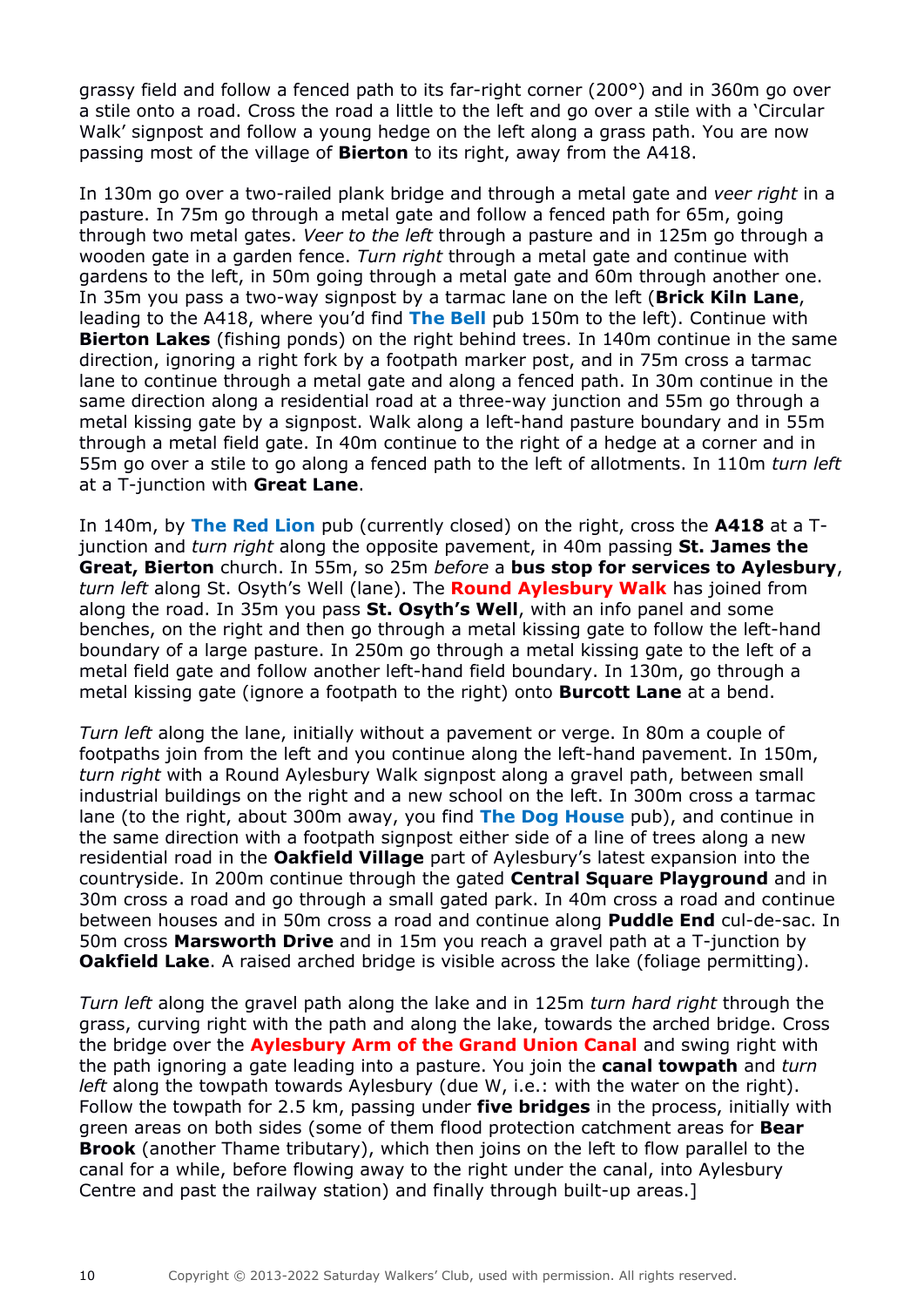**[!]** 120m after passing under the fifth bridge (number 18), and 300m *before reaching the end of the canal* at Aylesbury basin, **walk up some steps onto a footbridge** (number 19: Highbridge) and *turn right* across it, with a sign for 'Town Centre' on a street light pole on the left. Pass houses on the right on **Willowbank Terrace** and continue along a paved path (**Highbridge Walk**). In 60m cross the **Bear Brook** on a two-railed wooden bridge. In 90m reach a T-junction with a main road (**Exchange Street**). *Turn left* past a bus stop and in 110m by the **Aylesbury Waterside Theatre** *turn right* to cross the road at a pedestrian crossing. Continue to the right of **The White Hart** (Wetherspoon) and in 80m *turn left* around a **Costa Coffee**. You pass several dining options on the left and right and in 70m *turn right* to in 50m walk through the arches of the **Corn Exchange** onto **Market Square**, with the **Crown Court** building on the left (host to trials of the Great Train Robbers and of Keith Richards).

## **For other tea options**:

- you'll find chain pubs (**The Bell** [Wetherspoon] on the left and **The Green Man** on the right, but currently closed) and some cafés around the square and at the top of it, in a cobbled court yard, the recommended medieval coaching inn, **The King's Head**, NT-owned but managed by **Chiltern Brewery** as their taproom.
- for more options, leave the square in its top-right corner at a five-way road junction (with **The Harrow** 20m on the right), into **Kingsbury**, a quieter square with an elaborate Water Clock, as well as several cafés, pubs and restaurants out through the top-right corner of the square, or to the left, off the square), or go down left along **Temple Street** for the **Temple Street Wine Bar** in the rooms of the former **Aylesbury Literary Club**.

**For the railway station** *turn left*, and follow signs under Friars Square shopping mall, then past the Central Bus Station on the left and across a busy road junction to reach **Aylesbury Station** in another 120m.